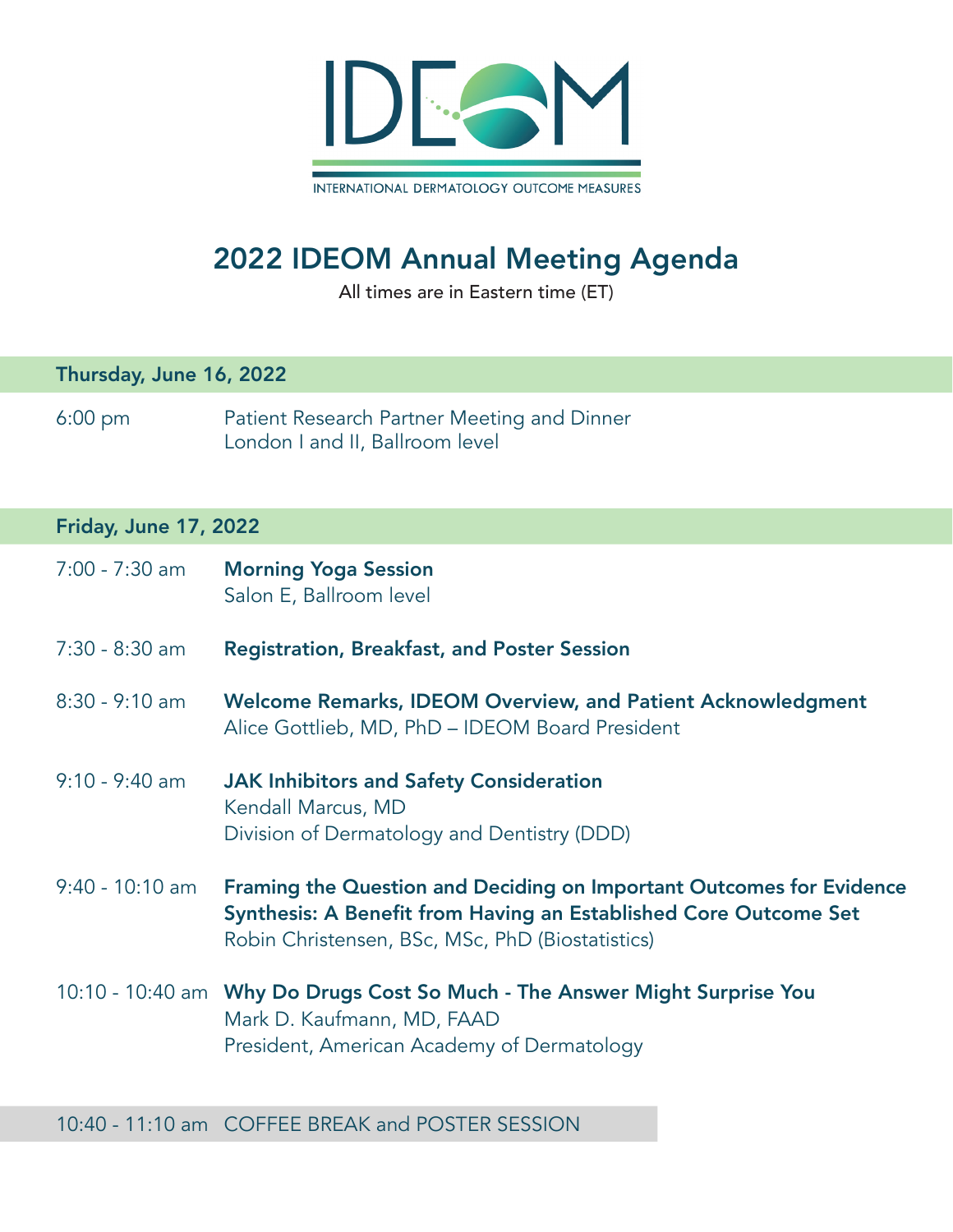### WORKGROUP UPDATES Moderator: Joseph Merola, MD, MMSc

| 11:10 - 11:30 am<br>11:30 - 11:50 am<br>11:50 am - 12:10 pm<br>$12:10 - 12:30$ pm                | PsO - Psoriasis<br>PsA - Psoriatic Arthitis<br>Acne - ACORN<br>CTCL - Cutaneous T-cell Lymphoma       |
|--------------------------------------------------------------------------------------------------|-------------------------------------------------------------------------------------------------------|
| 12:30 - 1:30 pm                                                                                  | <b>LUNCH BREAK and POSTER SESSION</b>                                                                 |
| $1:30 - 1:35$ pm<br>$1:35 - 1:55$ pm<br>$1:55 - 2:15$ pm<br>$2:15 - 2:35$ pm<br>$2:35 - 2:55$ pm | AK - Actinic Keratosis<br>HS - Hidradenitis Suppurativa<br>Alopecia Areata<br><b>Itch</b><br>Vitiligo |

2:55 - 3:25 pm COFFEE BREAK and POSTER SESSION

### 3:25 - 5:30 pm Workgroup Breakout Sessions

All IDEOM workgroups have an opportunity to meet independently during this time to discuss their projects and/or develop new projects on outcome development. Workgroup leaders decide how much time is needed. You may use as little or all the time you need. We have reserved the following rooms for your workgroups:

| Acne                      | Executive Board Room, 2nd floor                                                                                  |
|---------------------------|------------------------------------------------------------------------------------------------------------------|
| <b>Actinic Keratosis</b>  | Capitol Hill, 3rd floor                                                                                          |
| Alopecia Areata           | Tokyo, Ballroom level                                                                                            |
| Cutaneous T-cell Lymphoma | City Center, 3rd floor                                                                                           |
| Hidradenitis Suppurativa  | Salon E, Ballroom level                                                                                          |
| Itch                      | London II, Ballroom level                                                                                        |
| <b>Psoriatic Disease</b>  | Grand Ballroom, Ballroom level<br>3:25 - 4:25 pm - Treatment Satisfaction<br>4:30 - 5:30 pm - MSK Symptoms / PsA |
| Vitiligo                  | London I, Ballroom level                                                                                         |

- 5:30 pm IDEOM Reception all are welcome! Junior Ballroom, 2nd floor
- 6:30 pm IDEOM BAC Meeting invitation only (refreshments will be served)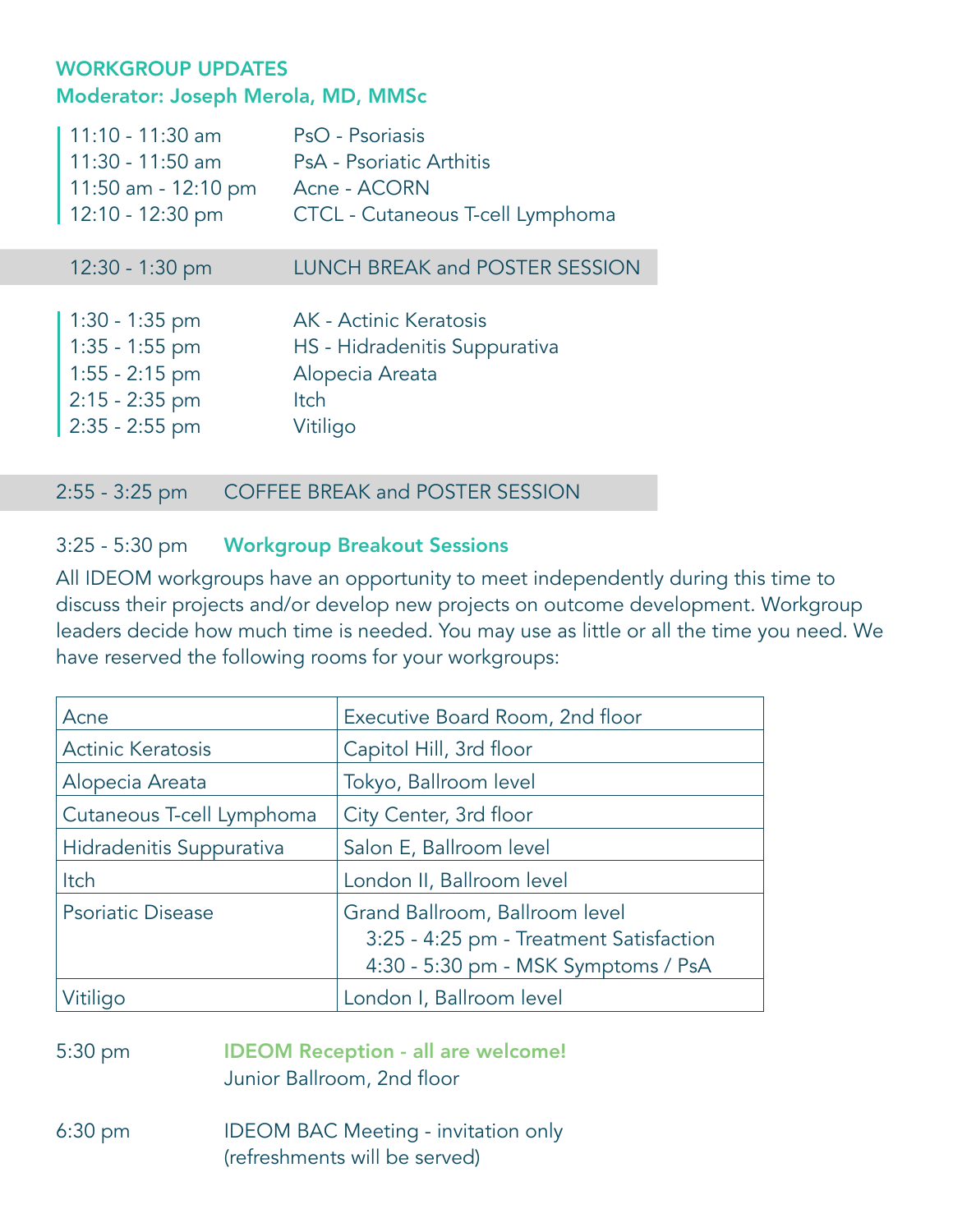

# 2022 IDEOM Annual Meeting Agenda

All times are in Eastern time (ET)

### Saturday, June 18, 2022

- 7:30 8:00 am Morning Yoga Session Salon E, Ballroom level
- 8:00 9:00 am Registration, Breakfast, Poster Session
- 9:00 9:10 am Welcome Back Remarks Alice Gottlieb, MD, PhD – IDEOM Board President

## WORKGROUP REPORT BACK AND VOTING

#### Moderator: April Armstrong, MD, MPH

| $9:10 - 9:25$ am    | Acne - ACORN                           |
|---------------------|----------------------------------------|
| $9:25 - 9:30$ am    | Actinic Keratosis                      |
| $9:30 - 9:45$ am    | Alopecia Areata                        |
| $9:45 - 10:00$ am   | CTCL - Cutaneous T-cell Lymphoma       |
| $10:00 - 10:15$ am  | HS - Hidradenitis Suppurativa          |
| $10:15 - 10:30$ am  | <b>Itch</b>                            |
|                     |                                        |
| $10:30 - 11:00$ am  | <b>COFFEE BREAK and POSTER SESSION</b> |
|                     |                                        |
| $11:00 - 11:15$ am  | Psoriasis                              |
| $11:15 - 11:30$ am  | <b>Psoriatic Arthritis</b>             |
| $11:30 - 11:45$ am  | Vitiligo                               |
|                     |                                        |
| 11:45 am - 12:45 pm | <b>LUNCH BREAK and POSTER SESSION</b>  |
|                     |                                        |